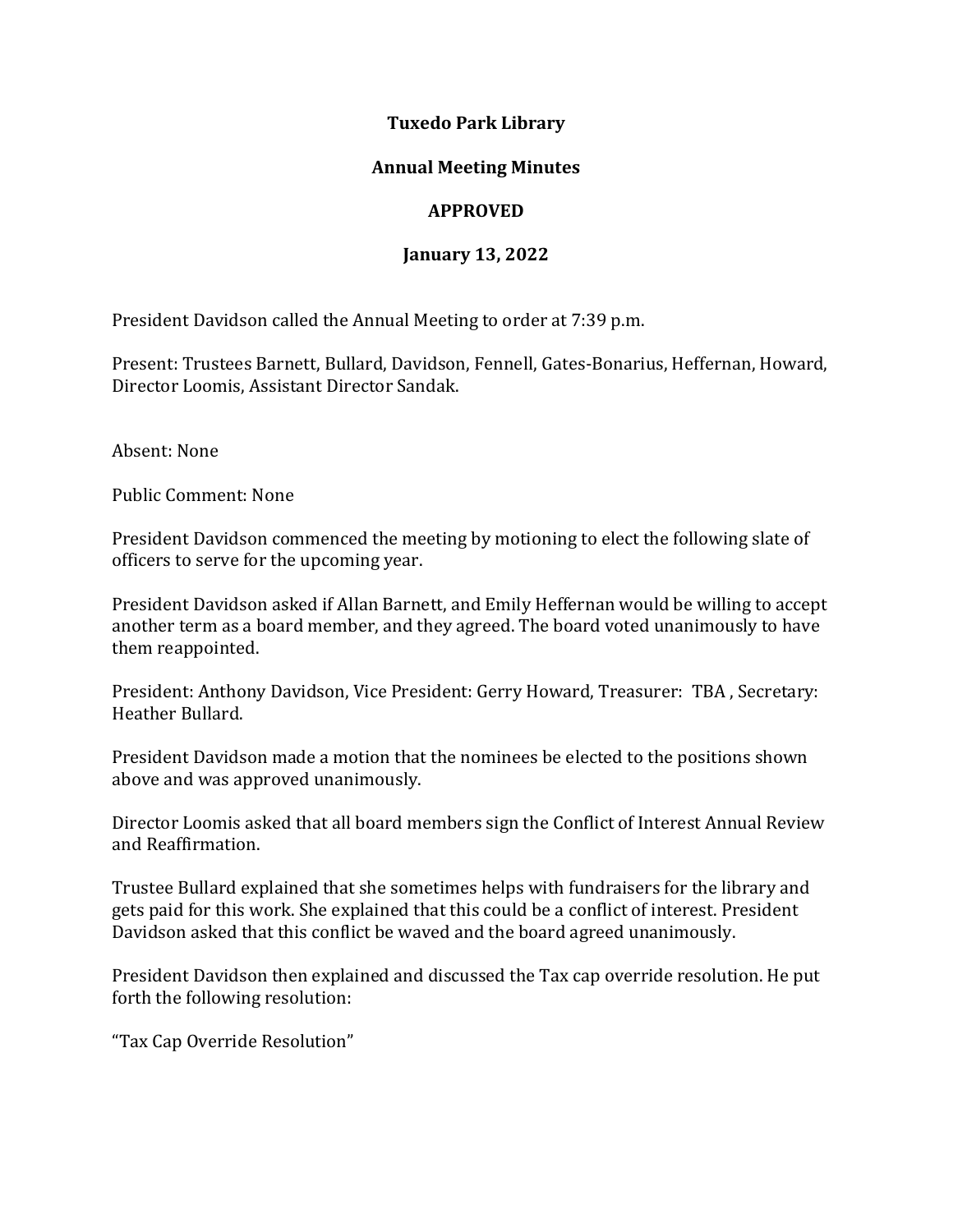*Whereas, the adoption of the 2023 budget for the Tuxedo Park Library may require a tax levy increase that exceeds the tax cap imposed by state law as outlined in General Municipal Law Section 3-c adopted in 2011; and*

*Whereas, General Municipal Law Section 3-c expressly permits the library board to override the tax levy limit by a resolution approved by a vote of sixty percent of qualified board members; now therefore be it*

*Resolved, that the Board of Trustees of the Tuxedo Park Library voted and approved to exceed the tax levy limit for 2023 by at least the sixty percent of the board of trustees as required by state law on January 12, 2022.* 

This motion was made by Trustee Fennell and approved unanimously.

On a motion made by Bullard, seconded by Trustee Barnett and approved unanimously, the meeting was adjourned at 7:48pm

Respectfully submitted, Heather Bullard Secretary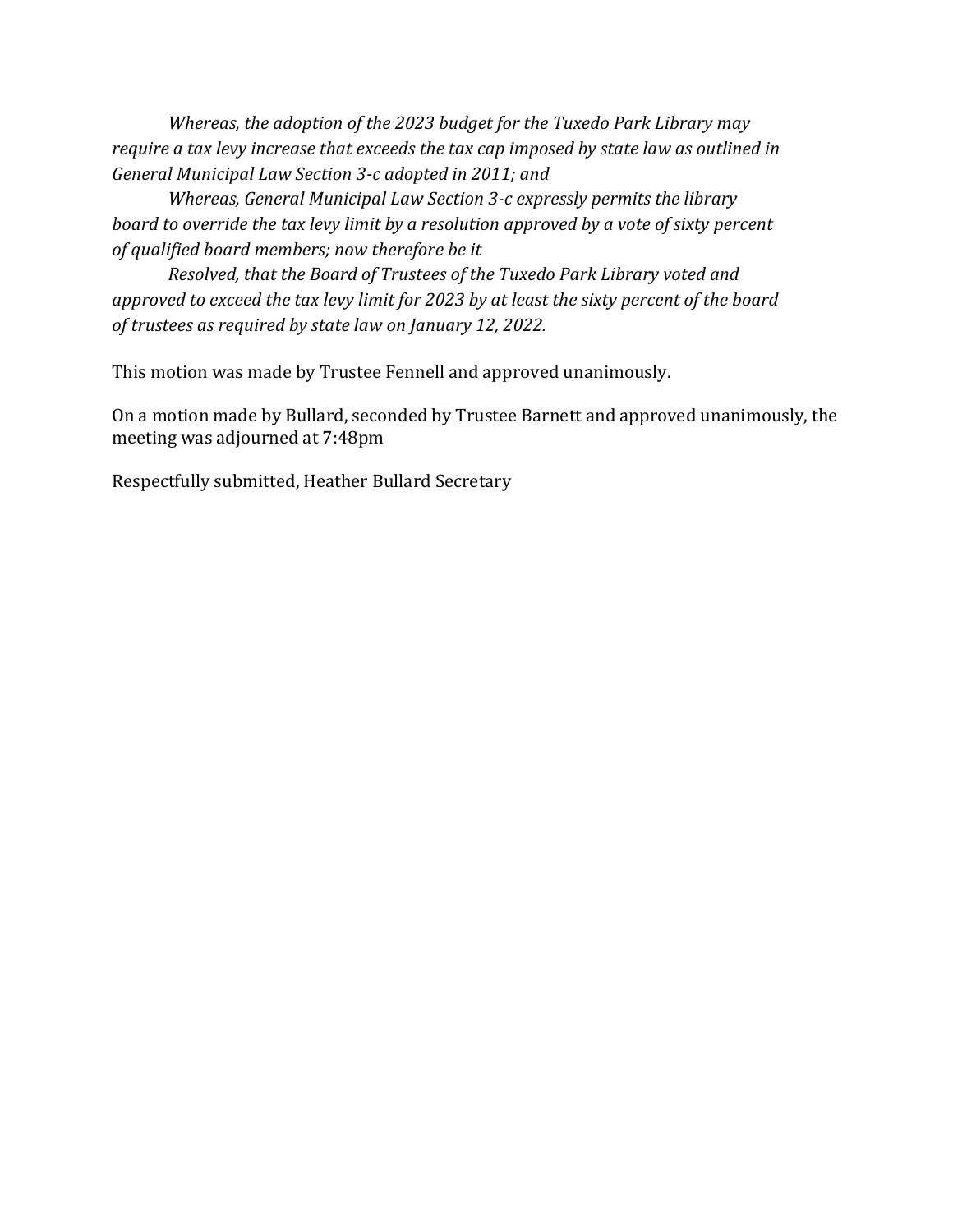#### **Tuxedo Park Library**

#### **Meeting Minutes**

# **APPROVED January 12, 2022**

President Davidson called the meeting to order at 7:50 PM.

Present: Trustees Bullard, Davidson, Fennell, Gates-Bonarius, Heffernan, Howard, Director Loomis, Assistant Director Sandak.

Absent: None

Public Comments: None

Minutes: On a motion by Trustee Fennell, the December 2021 Board of Trustees meeting minutes were approved as amended.

Treasurer's Report:

President Davidson reported that the ERC check arrived and was \$44,000+ which included interest. The library is still trying to get all the paperwork straight with Paychecx company. He went on to explain that the library budget is on target for the year, and the library's finances are in great shape.

#### Authors' Circle:

Gerry reported that in-person events are not looking possible with the Covid outlook right now, we will probably do the next several events remotely. The Authors' Circle event with Author Debby Applegate, will be on February 6th discussing her new book Madame. The next author talk is scheduled for April 3rd, The Doctors Blackwell, written author by Janice P. Nimura, as a conversation with Katie.

#### Building and grounds:

Director Loomis reported that there have been 2 repairs with the glass doors in the lower level. She went on to report another problem with the restroom lock in the lower level. The lock wasn't working correctly and now it has been fixed and has been replaced with easily emergency open locks.

#### Directors report:

Director Loomis reported that the annual fundraising letter went out on December 22<sup>nd</sup>, and we have already received \$10,000. The library has changed the online event registration calendar.